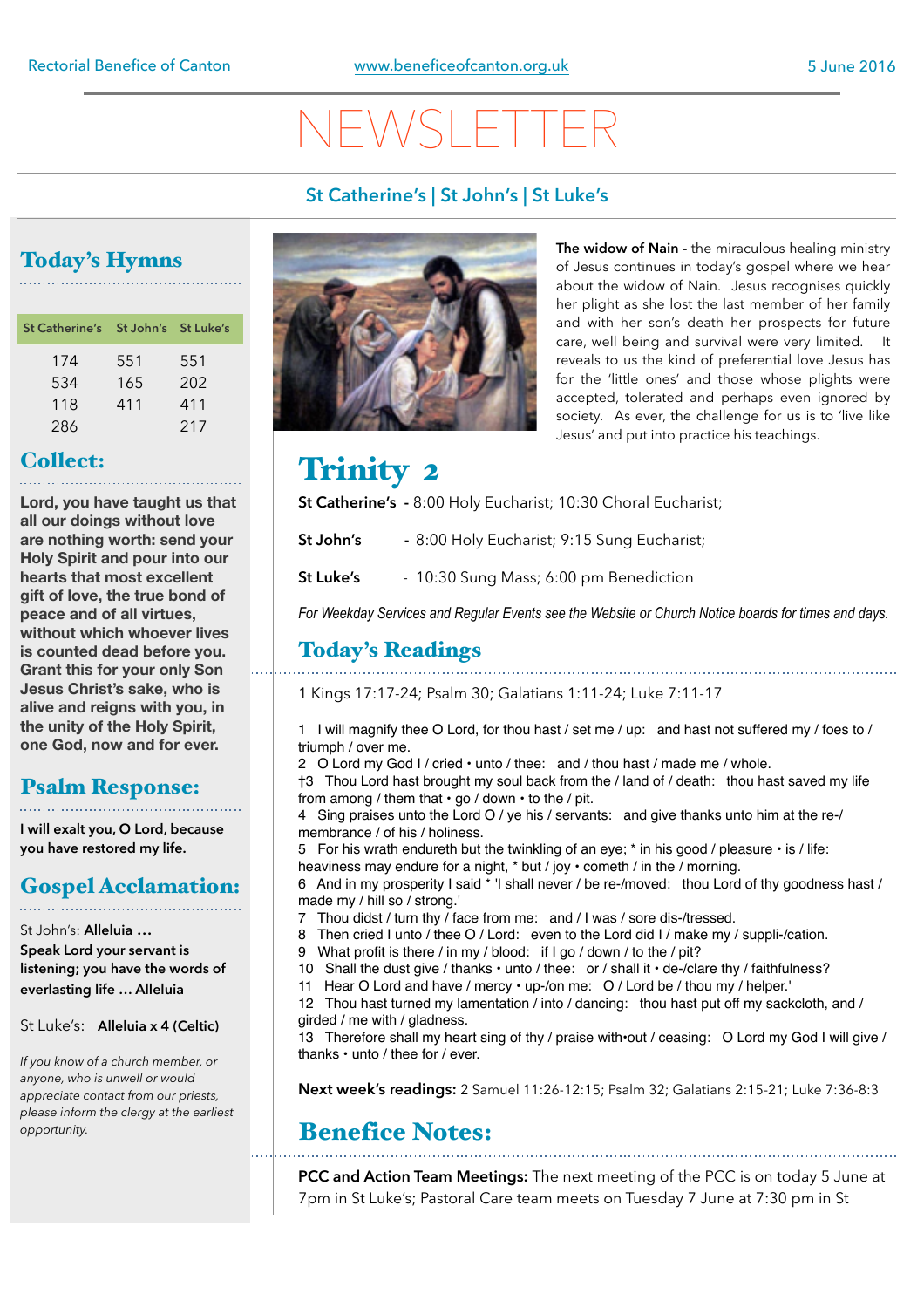#### Rectorial Benefice of Canton [www.beneficeofcanton.org.uk](http://www.beneficeofcanton.org.uk) 5 June 2016

John's; Finance Meeting on 14 June at 7:30 pm in the Rectory.

**Confirmation Programme 2016** - The next meeting is Sat 11 June at 11:30 in the Vicarage. Forms available online. **Messy Church** - June's Messy Church is in St John's at 4:00 pm on 12 June . Theme: story of Esther.

**Youth Club** - The Youth Club is closed resumes this Friday 10 June and will continue to the end of June. The club will be closed during July and August and will reopen in September. It is open to children in year 6 and upwards from 7-9pm on Mondays and Fridays (see website).

**Newsletter items** - any items for inclusion in the newsletter please send to Linsay Jones [linsaycoolhouse@hotmail.com](mailto:linsaycoolhouse@hotmail.com) . Space is limited. If you'd like an email copy of the newsletter and readings please ask Sheila on [mgsmkelly1@gmail.com](mailto:mgsmkelly1@gmail.com)  **Home Group -** bible study group, looking at the Sunday gospel readings, meets every Thurs in St John's 7-9pm. For more details contact Andrew Sims: 02920 344641 [maxsimsim@hotmail.com](mailto:maxsimsim@hotmail.com) 

#### St Catherine's Notes:

**The St Catherine's Summer Bake** Off will take place at the Summer Fair this year Sat 25 June from 2pm. Please bring along your best baked cakes there will be separate judging for children and adult entries. **Bookings -** To book the Hall contact the clergy or email [hall.stcatherines@gmail.com.](mailto:hall.stcatherines@gmail.com) **Summer Fair** - 25 June. Advance notice that the usual help is needed. More details soon

**Midweek Services:** Holy Eucharist this Wednesday at 11:00 am

### St John's Notes:

**Eucharist Settings Consultation** - Please see our website for the shortlist of the new musical offerings and let David Morgan or the clergy know your order of preference.

**Ty Bronna** - this month's collection for Ty Bronna is biscuits.

**Church Booking -** To book the church please contact the clergy. For concerts contact Gill Winton (see website). **Midweek Services:** Holy Eucharist on Thursdays at 10:30

#### St Luke's Notes:

**Sparkling Afternoon Tea** - Sat 18 June in the hall from 3:30 pm for the Queen's 90th birthday. A glass of prosecco will add to the fayre. Ticket £6.50 from Margaret Williams, Sue Bainton or the churchwardens.

**St Luke's Women's Group -**The end of the year meal will be at The Summer Palace at 7pm on June9th. Please register your interest a.s.a.p if you wish to com

**Photo group** with Paul Jones on Mondays in St Luke's from 7 -9pm. £5 per session.

**Hall Bookings -** To book the Hall please contact Jackie or Haydn Page on 029 2091 3808 [haydnpage@hotmail.co.uk](mailto:haydnpage@hotmail.co.uk) **Midweek Services:** Masses at 10:00 am on Tuesdays and Wednesdays; 6:30 pm on Fridays; and 10:30 am on Saturdays**.**

**Recently Departed:** Eileen Price, William Snowdon, Thomas Davis, Gwen Lewis, Iris Winifred Charles, Evelyn Crowley, Yvonne Oliver

#### This Week in the Benefice: (Diocesan Prayer / Anglican Prayer Cycle / Events and Services)

**Sun 5** Dinas & Penygraig Christopher Lewis-Jenkins (V); Church of the Province of Myanmar (Burma)

- **Mon 6** Pen Rhondda Fawr, Philip Leyshon (Pin C); Cueibet (Sudan)
- **Tues 7** Pontrhondda, Peter Gale (V); Cuernavaca (Mexico);
- **Weds 8** Diocesan Promoter of Retreats, Colin Sutton; Tourism Adviser, John Winton; Curitiba (Brazil)
- **Thurs 9** Porth Newydd, Jeffrey Thomas (Pin C); Cuttack (North India); **St Columba**
- **Fri 10** Rhondda Fach Uchaf, David Jones (Pin C); Cyangugu (Rwanda); **Ephrem the Syrian**
- **Sat 11** Tonypandy w Clydach Vale w Wiliamstown, Barbara Thomas (Reader); Cyprus and the Gulf ; **St Barnabas, Apostle**
- **Sun 12** Tonyrefail with Gilfach Goch, Ruth Morverley (V); Church of Nigeria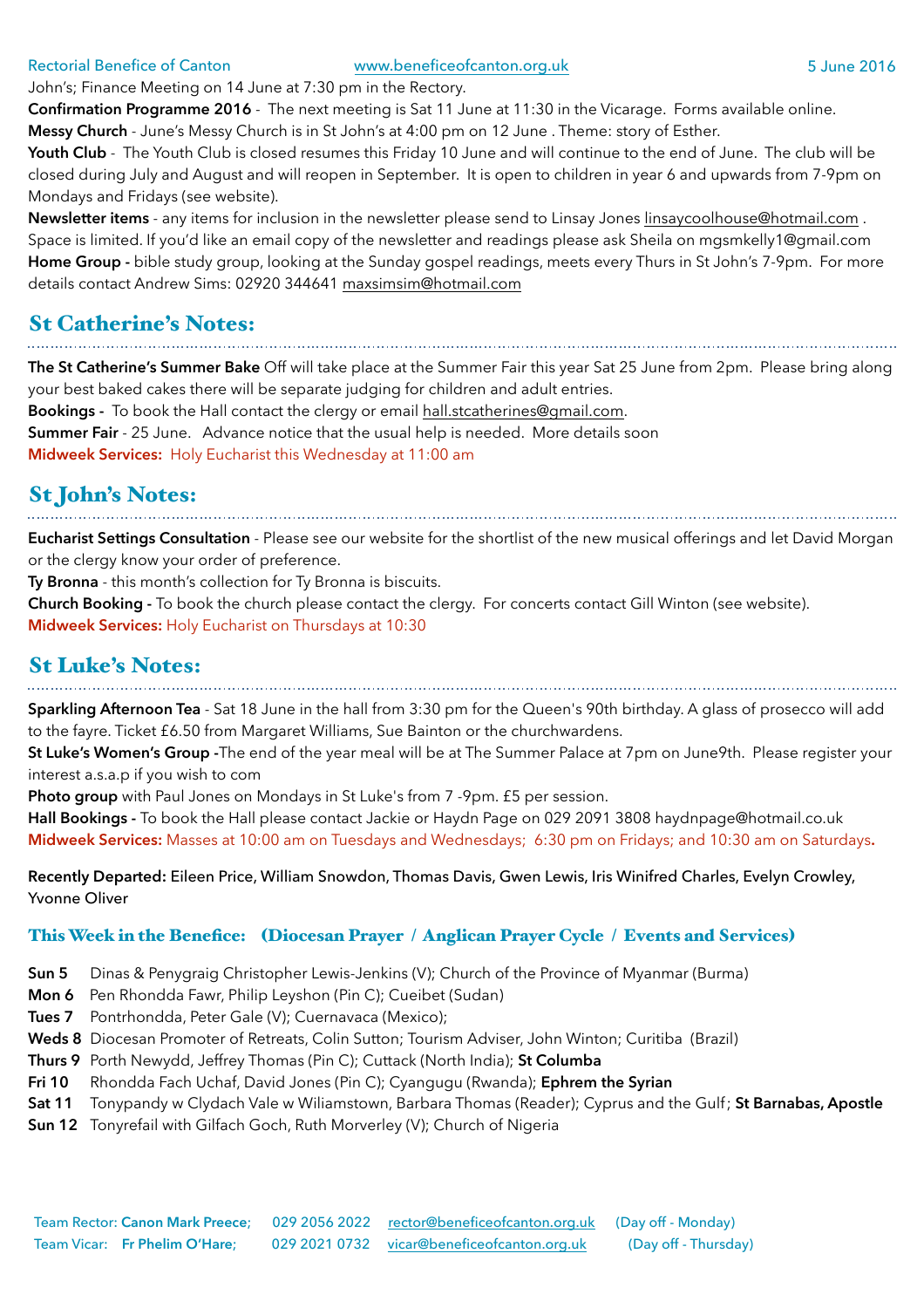#### **5 June 2016 – Second Sunday after Trinity** *(Proper 5)*

#### **Collect of the Day**

Lord, you have taught us that all our doings without love are nothing worth: send your Holy Spirit and pour into our hearts that most excellent gift of love, the true bond of peace and of all virtues, without which whoever lives is counted dead before you. Grant this for your only Son Jesus Christ's sake, who is alive and reigns with you, in the unity of the Holy Spirit, one God, now and for ever.

#### **First Reading**

A reading from the first book of Kings.

While Elijah was living in Zarephath, the son of the woman, the mistress of the house, became ill; his illness was so severe that there was no breath left in him. She then said to Elijah, 'What have you against me, O man of God? You have come to me to bring my sin to remembrance, and to cause the death of my son!' But he said to her, 'Give me your son.' He took him from her bosom, carried him up into the upper chamber where he was lodging, and laid him on his own bed. He cried out to the LORD, 'O LORD my God, have you brought calamity even upon the widow with whom I am staying, by killing her son?' Then he stretched himself upon the child three times, and cried out to the LORD, 'O LORD my God, let this child's life come into him again.' The LORD listened to the voice of Elijah; the life of the child came into him again, and he revived. Elijah took the child, brought him down from the upper chamber into the house, and gave him to his mother; then Elijah said, 'See, your son is alive.' So the woman said to Elijah, 'Now I know that you are a man of God, and that the word of the LORD in your mouth is truth.'

*1 Kings 17.17-24* 

This is the word of the Lord. **Thanks be to God.** 

#### *Psalm 30*

R **I will exalt you, O Lord, because you have restored my life.**  I will exalt you, O Lord, because you have lifted me up and have not let my enemies triumph over me. O Lord my God, I cried out to you, and you restored me to health. You brought me up, O Lord, from the dead; you restored my life as I was going down to the grave. **R**  Sing to the Lord, you servants of his; give thanks for the remembrance of his holiness. For his wrath endures but the twinkling of an eye, his favour for a lifetime. Weeping may spend the night, but joy comes in the morning. **R**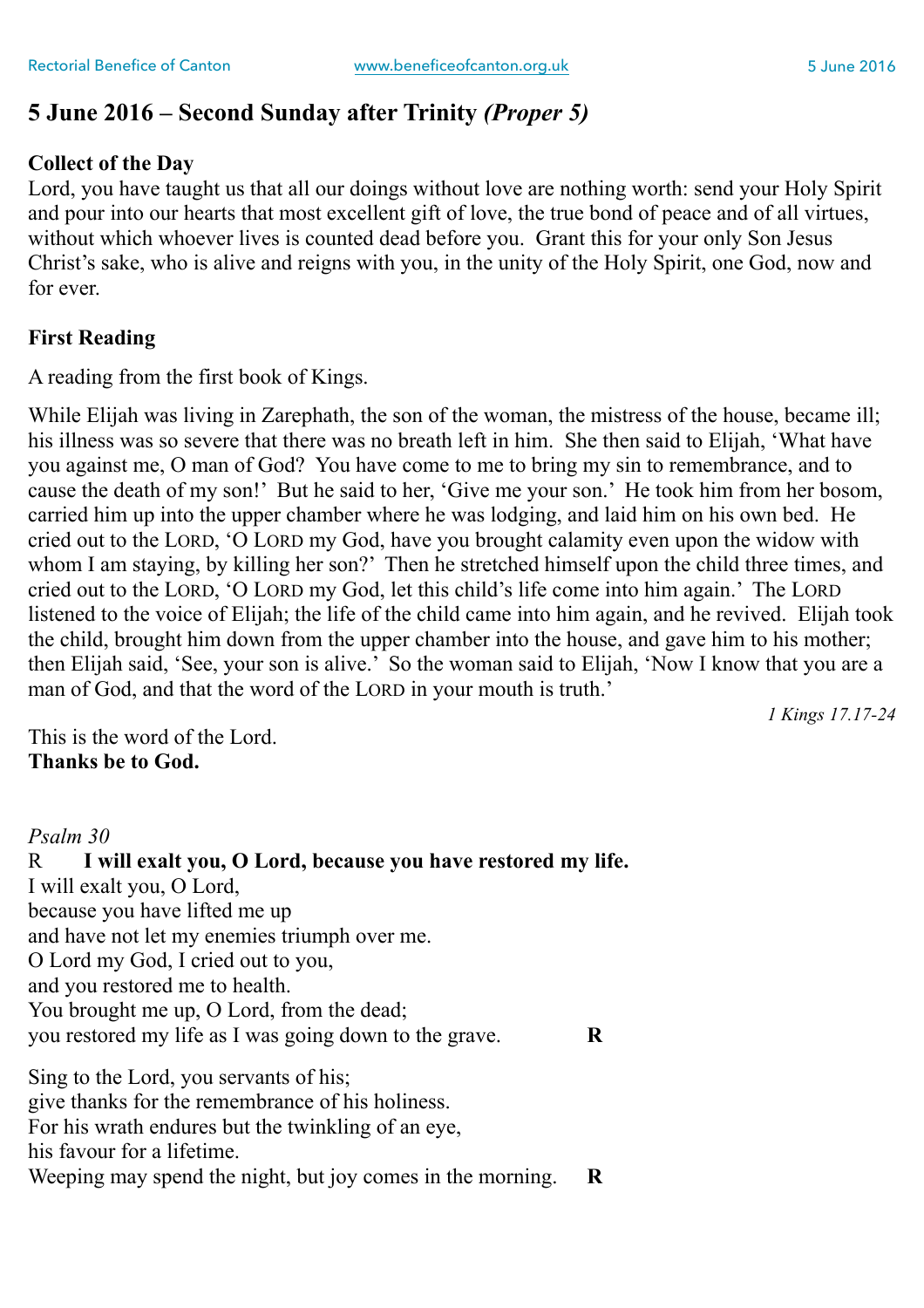While I felt secure, I said, 'I shall never be disturbed. You, Lord, with your favour, made me as strong as the mountains.' Then you hid your face, and I was filled with fear. **R** 

I cried to you, O Lord; I pleaded with the Lord, saying, 'What profit is there in my blood, if I go down to the Pit? Will the dust praise you or declare your faithfulness? Hear, O Lord, and have mercy upon me; O Lord, be my helper.' **R** 

You have turned my wailing into dancing; you have put off my sack-cloth and clothed me with joy; Therefore my heart sings to you without ceasing; O Lord my God, I will give you thanks for ever. **R**  R **I will exalt you, O Lord, because you have restored my life.** 

#### **Second Reading**

A reading from the letter of Paul to the Galatians.

I want you to know, brothers and sisters, that the gospel that was proclaimed by me is not of human origin; for I did not receive it from a human source, nor was I taught it, but I received it through a revelation of Jesus Christ.

You have heard, no doubt, of my earlier life in Judaism. I was violently persecuting the church of God and was trying to destroy it. I advanced in Judaism beyond many among my people of the same age, for I was far more zealous for the traditions of my ancestors. But when God, who had set me apart before I was born and called me through his grace, was pleased to reveal his Son to me, so that I might proclaim him among the Gentiles, I did not confer with any human being, nor did I go up to Jerusalem to those who were already apostles before me, but I went away at once into Arabia, and afterwards I returned to Damascus.

Then after three years I did go up to Jerusalem to visit Cephas and stayed with him for fifteen days; but I did not see any other apostle except James the Lord's brother. In what I am writing to you, before God, I do not lie! Then I went into the regions of Syria and Cilicia, and I was still unknown by sight to the churches of Judea that are in Christ; they only heard it said, 'The one who formerly was persecuting us is now proclaiming the faith he once tried to destroy.' And they glorified God because of me.

This is the word of the Lord. **Thanks be to God.**

*Galatians 1.11-24*